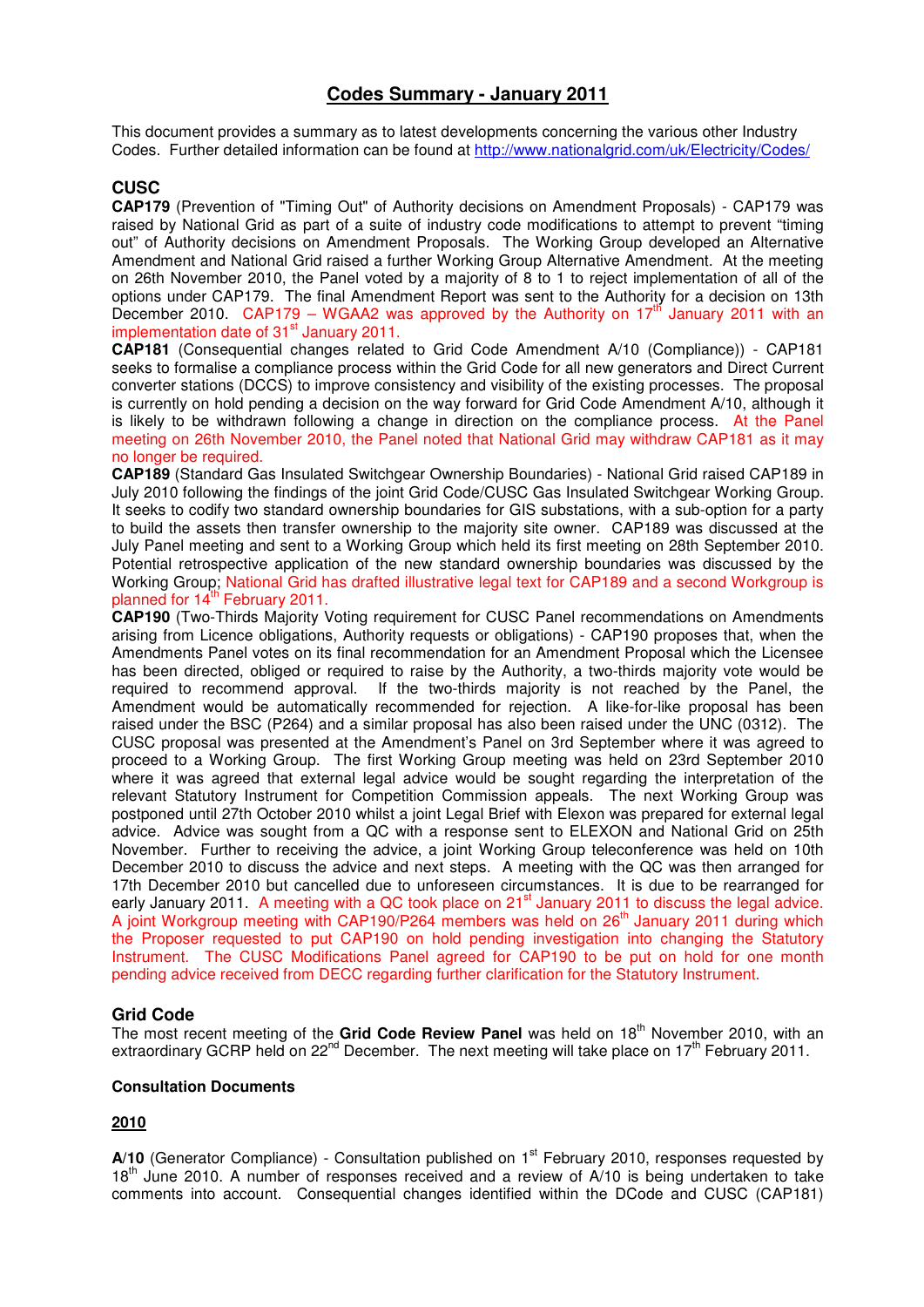have been put on hold pending review of A/10. A further consultation for A/10 is expected in February 2011.

**B/10** (Record of Inter-system Safety Precautions (RISSP)) - Consultation published on the 2nd February 2010, responses were requested by the 30<sup>th</sup> March 2010. Five responses have been received; a Report to the Authority is being written by National Grid for submission to the Authority.

C/10 (Electronic Dispatch Logging) - First and final Working Group meeting took place on the 20<sup>th</sup> August 2010. Consultation expected to be published in March 2011.

**D/10** (Frequency and Voltage Operating Range) - Consultation published on 4<sup>th</sup> August with a request for responses by the  $2^{nd}$  September 2010. National Grid are currently drafting the Report to the Authority.

## **2009**

**F/09** (Extension of OC2 obligations to include interconnector owners) - Consequential Grid Code amendments were required following the raising of BSC modification P243. Consultation was raised in late October and a final Report to the Authority was published on 11<sup>th</sup> December 2009. The Authority has approved F/09 and suggests that implementation is aligned with BSC modification P243.

#### **Working Groups**

#### **Grid Code Requirement for Electronic Communication Facilities between NGET and BM Participants**

A paper (C/10) was presented to the May 2010 GCRP panel meeting by NGET proposing changes to the Grid Code to clarify the requirement to install an automatic logging device at the User's Control Point. The Panel agreed for the issue to proceed to Working Group. The Working Group held its first and final meeting during August 2010 and has submitted its most recent findings to the February GCRP for discussion. It is expected that a further working group meeting will be necessary in March 2011.

#### **Grid Code Working Group on PNs from Intermittent Generation**

The industry Working Group was established to determine the reporting arrangements for submission of Physical Notifications by Intermittent Generation technologies. The Working Group has looked at definitions and process to develop proposals to amend the Grid Code. The Working Group Report is to be submitted to the November 2010 Panel meeting. The GCRP agreed for a consultation to be published. This is expected in early 2011.

#### **Frequency Response Working Group**

The BSSG Working Group was established to assess the technical and commercial aspects of frequency response for current and future generation mix and new technologies. The working group is to assess the existing Grid Code obligations for appropriateness for the current environment. At the last Working Group meeting (15<sup>th</sup> Oct) it was proposed that a technical sub group was established to determine total system requirements for both inertia and response. The sub group held its first meeting on 15<sup>th</sup> November 2010 and aims to conclude their work by the end of Feb 2011.

#### **Reactive Power Working Group**

The Working Group is expected to commence work in May 2011, after the conclusion of the Frequency Response joint Working Group.

#### **Frequency & Voltage Operating Range**

At the 21<sup>st</sup> November 2009 GCRP Panel it was agreed a review of Grid Code requirements for Grid Frequency and Voltage Variations should be undertaken as this can have a significant bearing on design of user's plant apparatus. The Objective of the Group was to discuss issues and proposals under scope of work and agree a way forward for possible modification to the Grid Code Connections Conditions on frequency and voltage variations.

National Grid published an industry Consultation in July 2010 which closed on the 2<sup>nd</sup> September. Five responses were received and a Final Report to the Authority is being produced.

# **Charging**

#### **GB ECM - 20: Charging for island connections**

National Grid published a consultation on the charging arrangements for island connections on 27th November, 2009. The consultation deadline was extended from the 15th to the 29th January, 2010 to accommodate respondents. Responses were subsequently published on the website on 3<sup>rd</sup> February,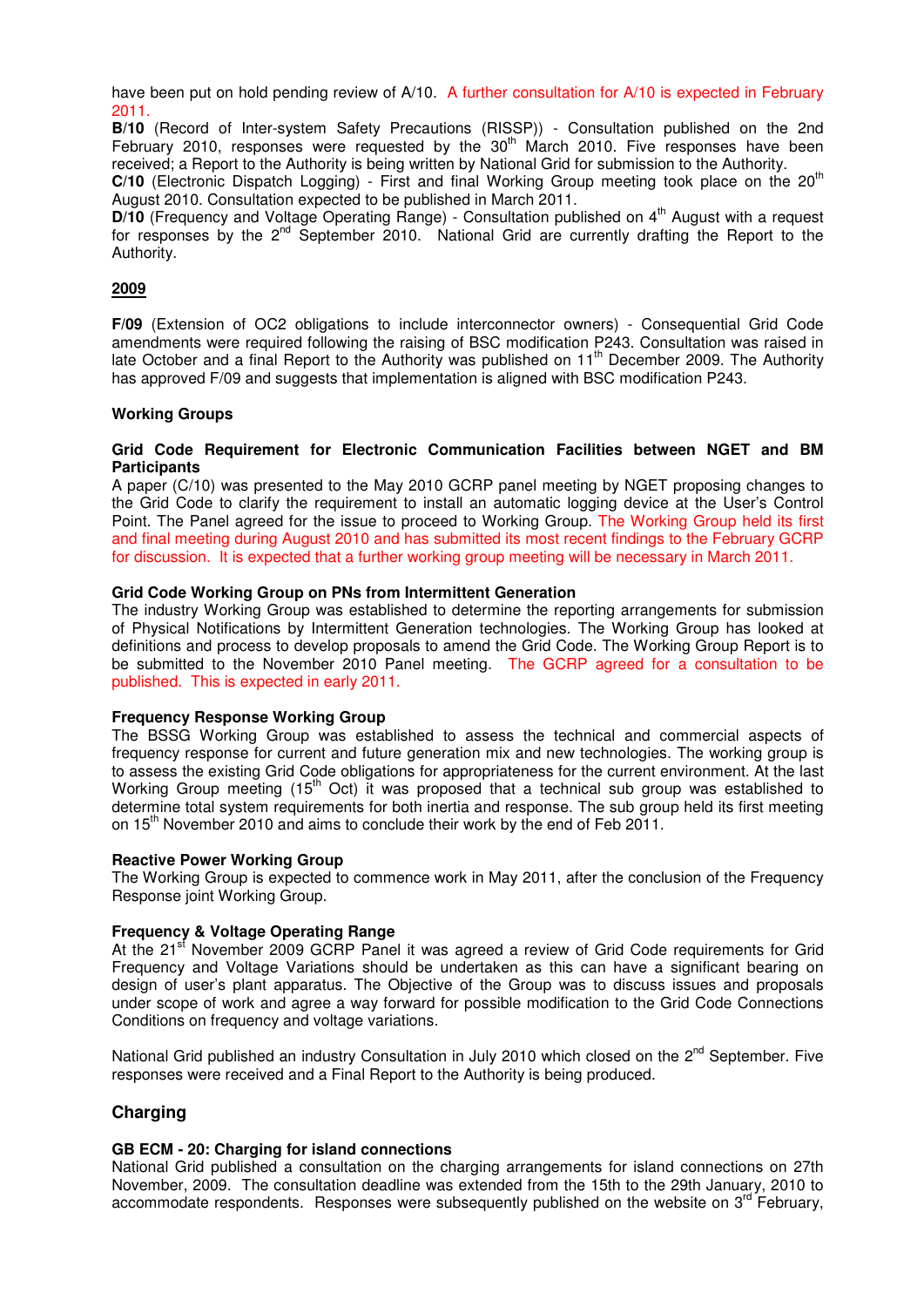2010 and the conclusions report is currently being drafted. The report is ready to be sent to Ofgem and CAP188 (Charging into CUSC) implementation means that to further develop this proposal National Grid would need to raise a CUSC proposal. National Grid are considering how to feed it in with discussions on TransmiT and User Commitment.

## **GB ECM - 25: Review of intermitted Generation Charging**

National Grid published a consultation document on the 25th June 2010 outlining proposals to modify the charging methodology in order to facilitate associated changes to the current Security and Quality of Supply Standards (SQSS) to cater for the increased wind generation. On the 4<sup>th</sup> August responses to the Consultations were made available on the National Grid website. National Grid have considered the responses and have concluded that work on a intermittent only solution to network access charging is likely to be determined as discriminatory. National Grid is now carrying out further work to quantify the impact of varying use of the system for all kinds of plant and will be presenting analysis to the industry and seeking views on how the various determining variables can be efficiently incorporated in to the access and charging framework. Latest analysis covering all generation types was presented at TCMF in January, National Grid is considering how this can be fed into the TransmiT debate.

## **GB ECM - 27: BSUoS Removing End of Scheme Year Reconciliation Process**

National Grid published a Consultation document on the 20<sup>th</sup> August 2010. The Consultation is to review The Statement of Balancing Services Use of System Charging Methodology with view to better meeting the relevant Transmission License objectives. Six responses received, all supportive of the proposals. Ofgem approved this proposal in January 2011; it will apply to the reconciliation process for BSUoS charges from April 2010.